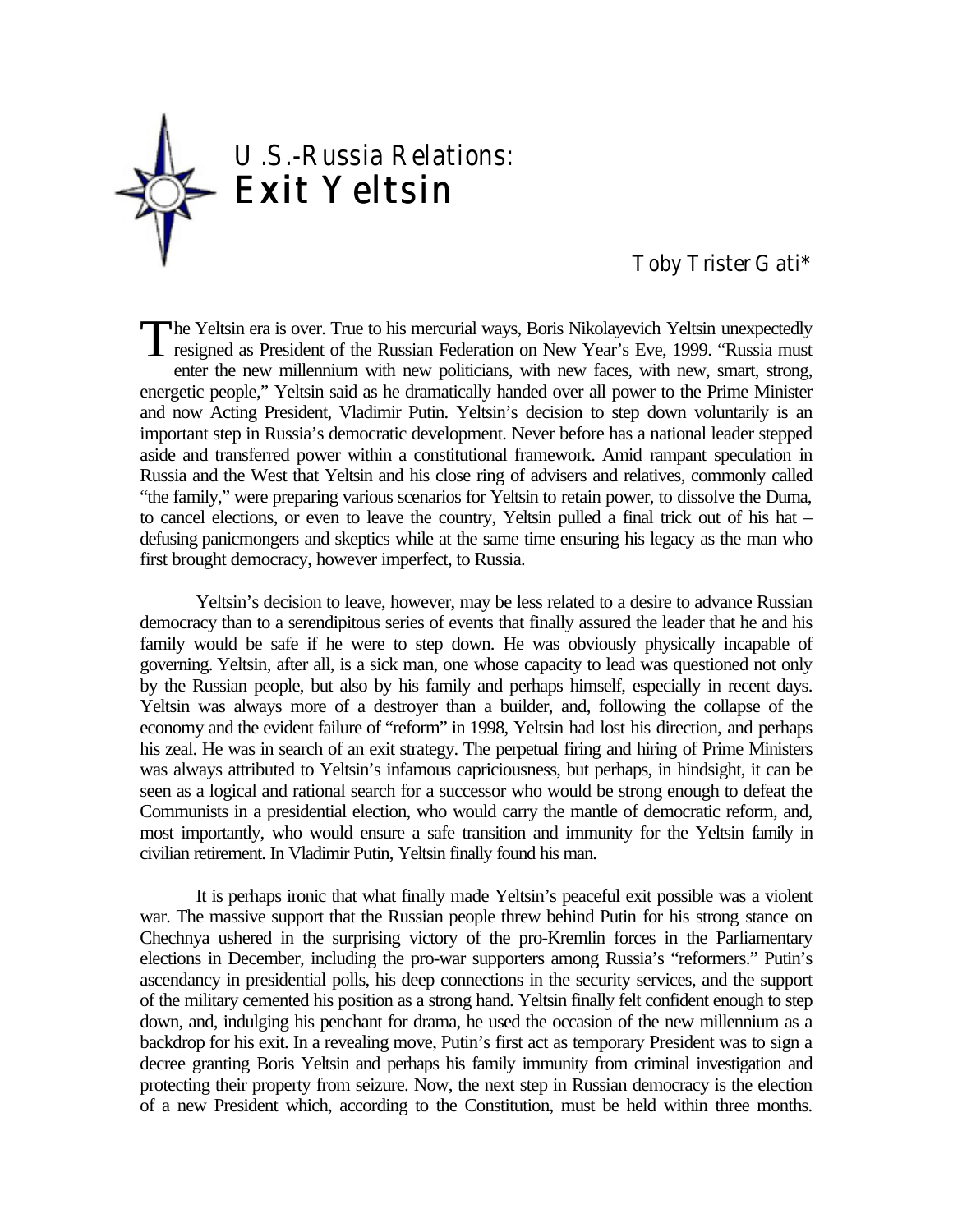Vladimir Putin will likely win in a landslide, for he is unlikely to feel any real challenge, unless there is a drastic failure in Chechnya.

The U.S. must now find a way to deal with a Russia without Yeltsin. This will likely mean the final end of bilateral relations based on personal rapport, as defined by the "Boris – Bill" relationship. It will mean handling a country that is tired of being told what to do and whose population cares little for U.S. warnings about Chechnya and other international issues. And it will mean dealing with a leader whose popularity depends on asserting his authority and the power of the Kremlin in the international arena as well as at home.

The most important short term U.S. objective in Russia should be to ensure that elections do take place according to the Constitution and that all candidates have access to the media and are given a level playing field. Putin's overwhelming head start and his control of the resources and power of the Kremlin may make it difficult for any candidate to oppose him, thus undermining the prospects for a fair election. Rhetoric will intensify on both sides as elections in Russia and the U.S. approach, but policymakers in both capitals should be willing to develop a less contentious relationship, taking into account both the lessons and disappointments of the past.

#### **Putin as Acting President**

Vladimir Putin has made a name for himself as a strong man through the use of a war that seems justified to most Russians but has been conducted with little regard for world opinion or humanitarian concerns. He has been able to translate Russian military advances into political momentum, and has used that momentum to secure a Duma that will be more cooperative with the Kremlin than in the past. Barring unforeseen consequences, he also stands an excellent chance of securing the presidency of the Russian Federation. However, he is still largely an unknown quantity. Mr. Putin is not a politician by vocation. A former KGB agent and a symbol of "law and order" and national unity, it is difficult to judge his political record. He was involved in St. Petersburg politics, where he was known as the "Grey Cardinal" for the way he exercised influence in Mayor Sobchak's government. His views on the need for a strong state are clear; his positions on political and economic issues are less well formed. According to National Security Adviser Sandy Berger, "the jury is still out" on what kind of leader he will be.

Mr. Putin has, however, begun to show his colors. On the domestic side, he has called for a more assertive role for the state in Russia's economy, a more dynamic industrial policy, the rooting out of corruption and crime, the passage of new tax and banking legislation, and indicated receptivity to foreign investment. He fired Boris Yeltsin's daughter, Tatyana Dyachenko, from her post as Kremlin adviser, and initiated a shakeup in the Presidential Administration and the cabinet. Yet, it is still too early to tell if Mr. Putin has either the desire or skill to tackle Russia's fundamental economic and political problems. At the moment, his allencompassing objective is a victory in Chechnya, however he and the Russian public define it.

With regards to foreign policy, there are some positive signs. Following the Duma elections, Mr. Putin called on the Parliament to ratify the START II treaty, which has been bogged down for years. In his first conversation with President Clinton in his new capacity, Mr. Putin apparently reaffirmed his commitment "to the core values of democracy," causing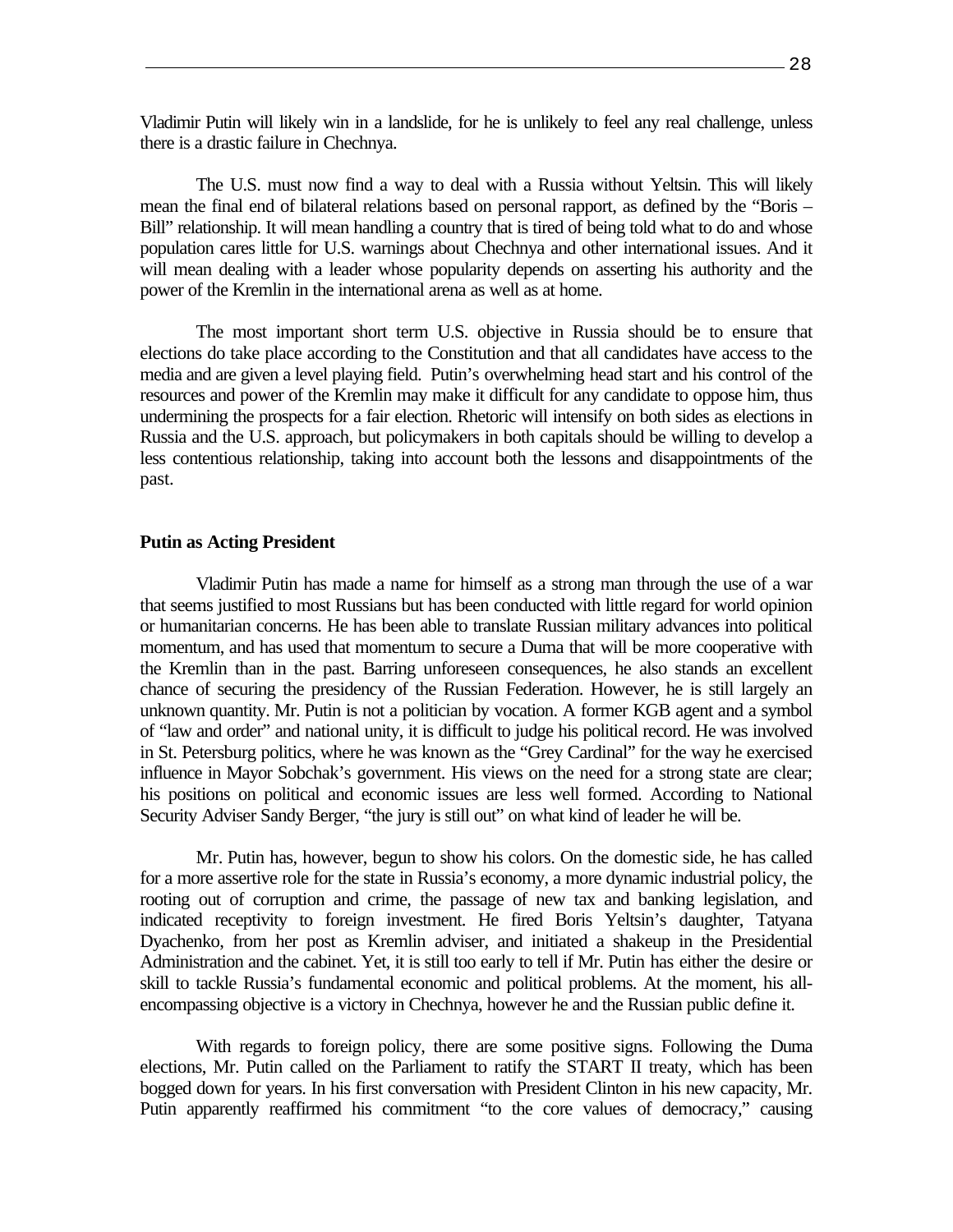President Clinton to declare that he and Mr. Putin were "off to a good start." Still, Mr. Putin's willingness to use a war to pursue political objectives and, as he declared on December 31, "to enjoy respect from other nations" likely portends a more assertive Russian foreign policy.

If he is elected President, he will be dealing with a lame duck U.S. President, an American Vice President who is on the defensive over the handling of foreign policy, and a host of thorny bilateral problems that do not have an easy solution. One of the most contentious issues is Russia's objection to modification of the ABM Treaty. Judging by Mr. Putin's past statements, it would seem that a President Putin would not easily compromise on the issue of national missile defense and would perhaps allow the military to take countervailing steps, such as increased missile production or development of new technologies. Other issues, such as U.S. sanctions on Russian enterprises due to Russian nuclear cooperation with Iran, Caspian energy and pipeline issues, Russian interests in Iraq, and the general Russian desire to counter U.S. dominance in a "unipolar" world, will continue to dog the relationship.

In its efforts to ensure what it terms a "multipolar" world, Russia has been pursuing a more friendly relationship with China. Under President Putin, this trend would likely continue. China has publicly supported Russia's actions in Chechnya, while Putin has not shown any signs of deviating from the "strategic partnership" pursued by Yeltsin.

### **Chechnya**

The cause of Vladimir Putin's popularity and a resurgence of optimism among the Russian population is the war in Chechnya. What Vladimir Putin termed an action to create a "security zone" and to destroy "terrorists and their bases" began when the Russian military rolled into the northern part of Chechnya on October 1. It soon became obvious that, unlike the disastrous 1994-1996 war, the Russian population was staunchly behind Putin's actions, especially following the September bombings in Moscow and two southern cities, which killed hundreds of people and were largely blamed (without conclusive proof) on Chechen terrorists. Riding this wave of support, the military pressed on, quickly conquering the northern, flat part of Chechnya.

After a Russian rocket attack on an open-air marketplace in the center of Grozny on October 22 that left tens of civilians dead and highlighted the possibility of discord between Moscow's civilian and military leaders, the U.S. increased its criticism of Russia's actions. Deputy Secretary of State Strobe Talbott, following a meeting with Russian Foreign Minister Igor Ivanov on October 29, said that while the U.S. understands that Russia has the "right and duty to protect the state from terrorism, it nonetheless hope that Moscow will turn to political levers as soon as possible." Foreign Minister Ivanov rebuffed any criticism, saying Chechnya was Russia's "internal affair."

In the days leading up to the Istanbul Organization for Security and Cooperation in Europe (OSCE) summit on November 17, the Yeltsin administration broadened the objectives of the war from "stamping out terrorism" to the subjugation of Chechnya and the restoration of Russian control over the entire territory. Moreover, it became clear that the Kremlin, and Vladimir Putin especially, were enjoying a massive boost in popularity due to successes on the battlefield. This began to raise questions as to the Yeltsin Administration's motives in the war,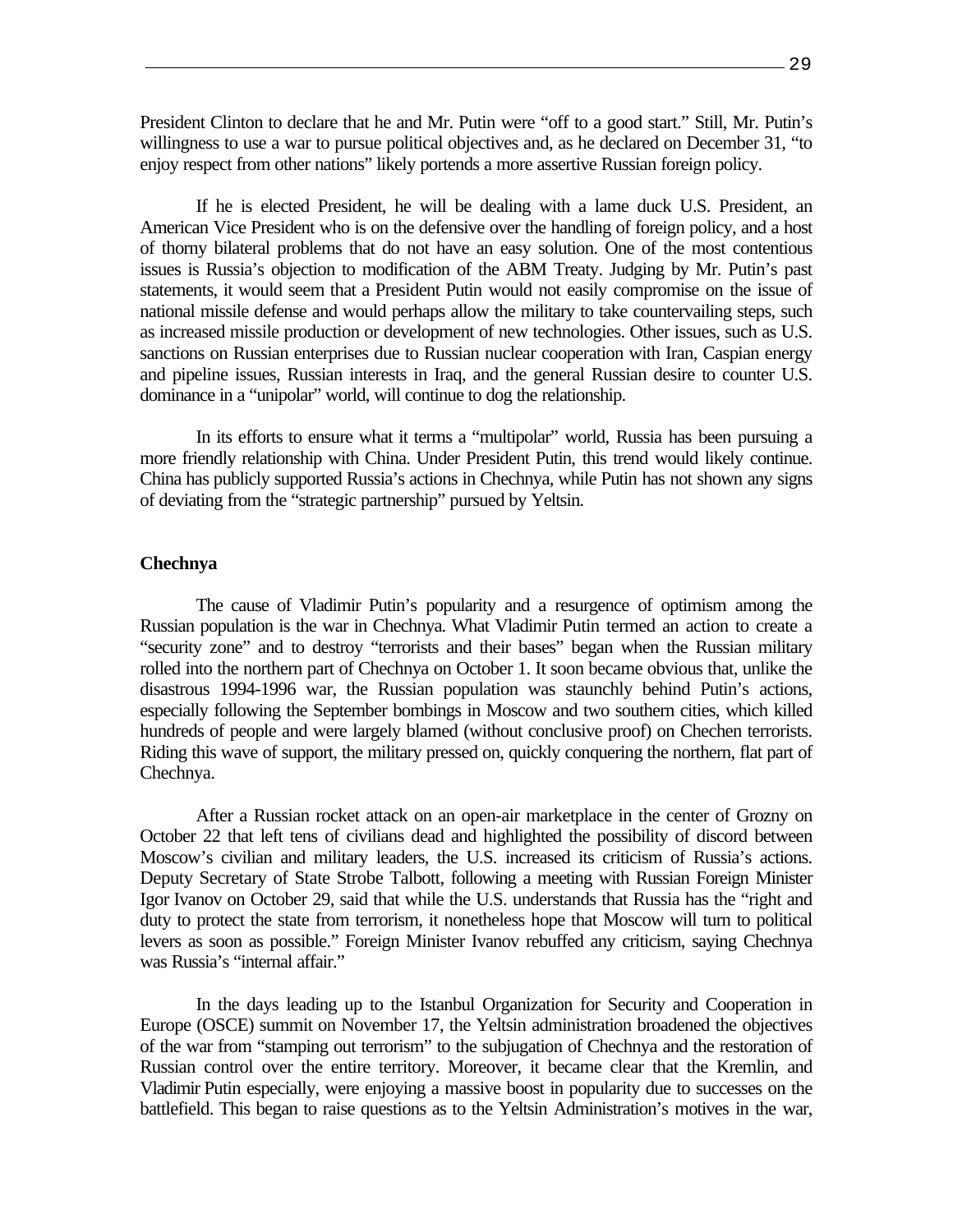and, although the West did not publicly acknowledge it, many policymakers and analysts began to believe that the Kremlin might be using the war for political purposes. While the U.S. supported Russia's right to maintain its territorial integrity, the lack of a political strategy to negotiate an end to the conflict coupled with overall suspicion regarding the Kremlin's motives greatly heightened U.S. concern.

On November 8, the U.S. State Department accused the Russian government of violating the Geneva Convention. Russia continued to adamantly defend its right to military actions in the breakaway republic and reject U.S. and Western criticism. In fact, some in Russia speculated openly that it was in the U.S. interest to keep the conflicts in the North Caucasus "constantly smoldering." On November 18 President Clinton admonished Boris Yeltsin at the OSCE summit in Istanbul after President Yeltsin vowed Russia would not accept any criticism regarding Chechnya. Yeltsin left the summit early and returned to Moscow.

In early December the International Monetary Fund decided not to issue the next scheduled tranche of \$640 million. Although IMF officials cited a lack of "required structural measures," there was little doubt in Russians' minds that the decision to withhold the funds was directly related to Western concerns over Chechnya. Russia largely blamed the European powers for the decision, and the U.S. denied any other motivation for the decision other than that specific economic criteria had not been met.

On December 6, Russian forces dropped leaflets on Grozny warning that intensive bombing of the city would begin on December 11, and that anyone in the area should "leave or die." The ultimatum caused an uproar in the international community. President Clinton warned that Russia would pay a "heavy price" if it went through with its threats, and many European leaders stepped up their condemnation. In the face of the world's criticism, the Russian military backed down and did not carry out its bombing threats. However, Russian forces did finally initiate an advance on Grozny on December 25. They encountered ferocious resistance and suffered relatively heavy losses. Russian casualties are beginning to mount as the battle for Grozny continues, and the U.S. is struggling to find an appropriate response that could have some impact on Russian decisionmaking and bring about negotiations to end the war.

#### **Parliamentary Elections**

The third parliamentary elections in Russia's post-Soviet history were held on December 19. Although the Communist Party was able to gain the largest share with 24.29 percent of the vote, against most expectations, the pro-Kremlin party, Edinstvo, came in second place, with 23.32 percent. Fatherland All-Russia won 13.33 percent, the Union of Rightist Forces won 8.52 percent, the Zhirinovskii Bloc 5.98 percent, and Yabloko 5.98 percent.

It appears that reform-oriented parties did quite well, and that the Communists will not be able to muster a majority in the new Duma. At first glance, this would seem a positive sign for Russia's democratic prospects. However, a closer look reveals a muddier picture. Edinstvo is not so much the party of democratic reform as a creation of the Kremlin; three months ago it was a political non-entity. Only through the public support of Putin was Edinstvo able to create an identity and garner support. Edinstvo does not have a clear platform or agenda, and the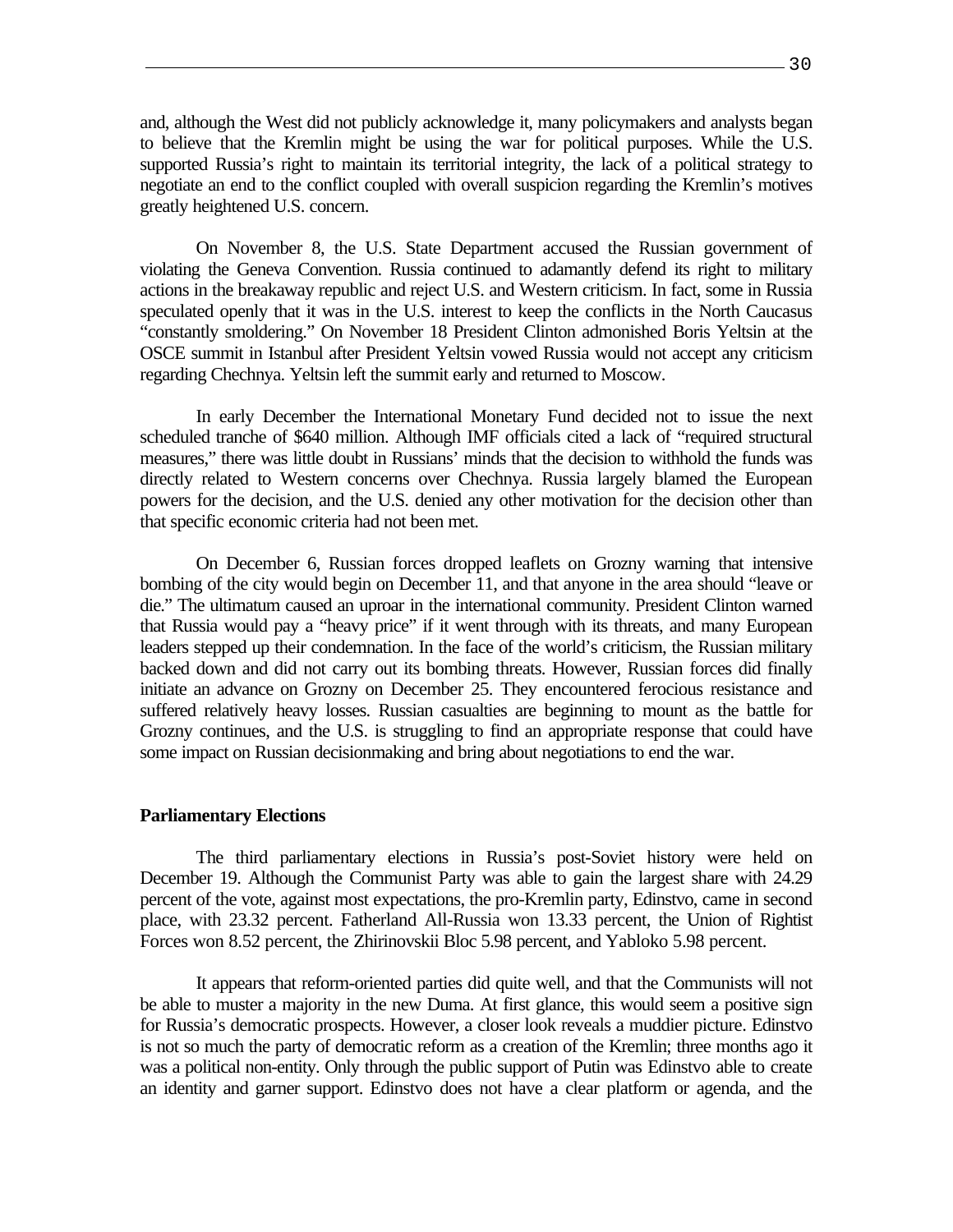party's composition itself is in flux. It is a phantom party populated by regional leaders eager to maintain support from the center, but with no sense of loyalty to it.

The elections themselves were conducted by and large with few procedural irregularities. But the manipulation of the press and of patriotic sentiments and the influence of money and raw power were so great that to call them a victory for democracy would be stretching the point. What these elections represent is the extraordinary ability of incumbent powers, especially the executive, to manipulate the Russian political system. Furthermore, they showcase the Russian population's willingness and desire to elect a strong leader who can provide security at home and give the people a sense of pride. The war in Chechnya has been able to give the Russians, for the time being, a reason to feel good, even if it turns out to be an artificial optimism based on early military successes in the North Caucasus.

In the days leading up to the Parliamentary elections, Chechnya became the major "cleavage issue" among the parties, while the fundamental political and economic choices facing the Russian people were glossed over. Those parties, like Edinstvo and the Union of Rightist Forces, which were seen as closely aligned with Putin, enjoyed tremendous success, while anyone who was seen in opposition to the Kremlin, such as Fatherland All-Russia and Yabloko, suffered. True, the Russian population did exercise its right to vote, and that in itself represents a democratic victory. However, building a civil society and democratic institutions between elections will prove to be a more important -- and a much more elusive – goal than adopting the trappings of electoral democracy.

The most difficult tasks lie ahead. The necessary legislative and structural reforms that Russia so desperately needs are still to be undertaken, the fight against corruption and organized crime is yet to be fought, and the difficult compromises necessary for an appreciable improvement in U.S. – Russia relations have yet to be negotiated.

## **Other Bilateral Issues**

**Money Laundering.** The issue of Russian corruption and money laundering has taken a back seat to concerns over Chechnya. In early October, Prime Minister Putin met with U.S. Attorney General Janet Reno and pledged to cooperate to end the transfer of "dirty money." Putin declared that government officials were working on a new version of a draft law on money laundering. It is unclear what has become of that pledge, or what will happen to U.S. concerns over corruption during the next three months, especially when access to financial resources is so important in the runup to the presidential elections.

**Spy Wars.** One day after it was announced that U.S. diplomat Cheri Leberknight will depart Moscow on 10 December, news agencies reported that a Russian citizen working at the Russian Embassy in Washington was detained on suspicion of spying. Stanislav Gusev is accused of gathering intelligence by means of a listening device planted in the State Department and has been declared persona non grata. Leberknight, who was detained 30 November, was later declared persona non grata and asked to leave Russia forever. According to the *New York Times*, a listening device was found in a conference room in the State Department, just outside the Secretary of State's offices. A Foreign Intelligence Service spokesman, Boris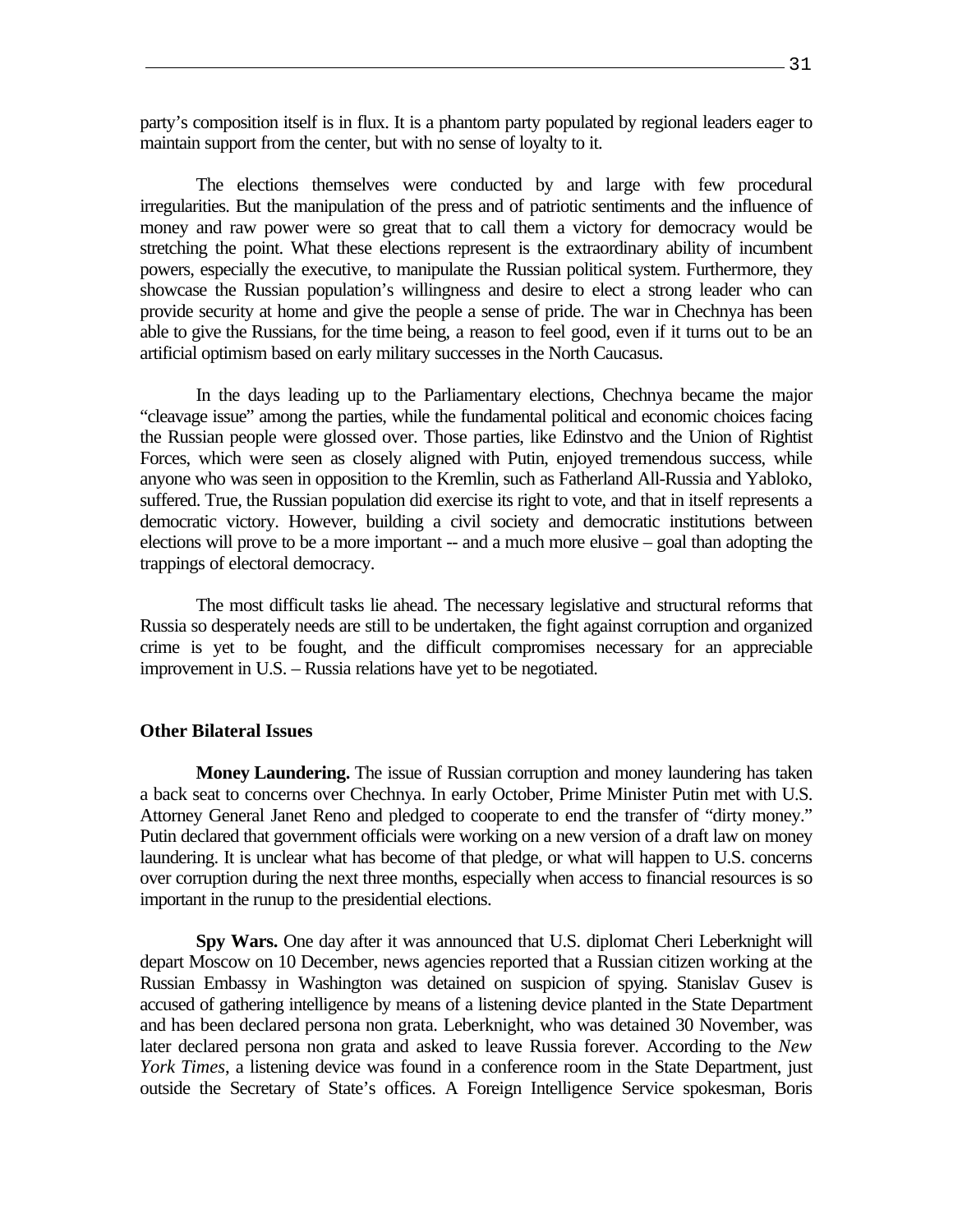Labusov, called reports of the device "implausible" and said the arrest was probably a retaliation for Leberknight's expulsion.

**Nikitin Trial.** In a highly watched trial that could set a precedent for the Russian judicial system, a St. Petersburg court on December 29 declared retired Naval Captain Alexander Nikitin not guilty of espionage and treason in connection with his efforts to publicize the Russian Navy's environmentally hazardous practices. In a boost to the rule of law in Russia, the court found that the accusations were unconstitutional.

**Y2K Bug Fears.** As in the rest of the world, the feared Y2K difficulties did not materialize in Russia. U.S. and Russian nuclear missile systems were unaffected, and the monitoring delegations in both the U.S. and Russia reported no problems.

\*The author gratefully acknowledges the assistance of Tapio Christiansen on this project.

# **Chronology of U.S.-Russia Relations October - December 1999**

**Oct 1:** Russian forces launch a ground invasion of Chechnya.

**Oct 5:** Russian Foreign Minister Igor Ivanov states that Moscow does not need the help of any international troops or observers to resolve its "problems" in Chechnya.

**Oct 14:** A Swiss bank official confirms earlier press reports that his bank provided a guarantee for three credit cards on the order of the construction firm Mabetex for Russian President Boris Yeltsin and his two daughters.

**Oct 19:** U.S. Deputy Secretary of State Strobe Talbott admits to Congress that "mistakes were made" in the Clinton administration's policy toward Russia.

**Oct 21:** In Moscow, U.S. Undersecretary of State for Arms Control and International Security Affairs John Holum and Russian Deputy Foreign Minister Grigorii Berdennikov begin the next round of talks on disarmament, covering START3 as well as U.S. and Russian stances on possible changes to the 1972 Anti-Ballistic Missile (ABM) Treaty. In advance of discussions, First Deputy Chief of the Russian General Staff Colonel General Manilov states that Russia considers attempts to destroy the "existing system of arms treaties and agreements as a threat and [as] destabilizing regional and global situation." He added that there can be "no compromise" on the 1972 ABM Treaty.

**Oct 28:** The leaders of the Fatherland-All Russia (OVR) alliance publish an open letter appealing to Russian President Boris Yeltsin to break out of his political isolation and rein in his staff who "openly interfere with the State Duma electoral campaign" as well as abuse their office and "exert unprecedented pressure on the electoral process."